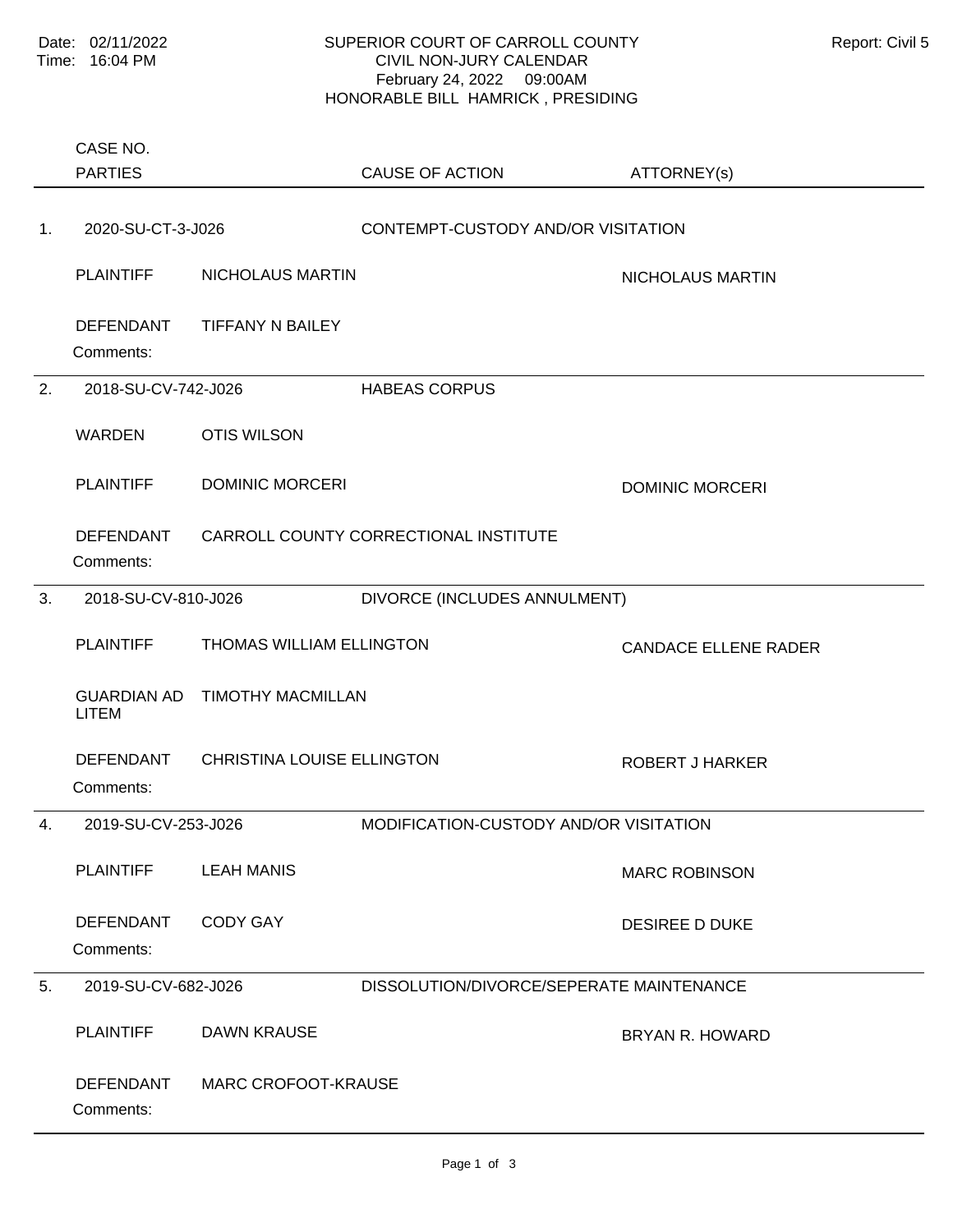## SUPERIOR COURT OF CARROLL COUNTY Report: Civil 5 CIVIL NON-JURY CALENDAR February 24, 2022 09:00AM HONORABLE BILL HAMRICK , PRESIDING

|    | CASE NO.                                                       |                              |                                   |                           |  |
|----|----------------------------------------------------------------|------------------------------|-----------------------------------|---------------------------|--|
|    | <b>PARTIES</b>                                                 |                              | <b>CAUSE OF ACTION</b>            | ATTORNEY(s)               |  |
| 6. | 2019-SU-CV-1125-J026                                           |                              | <b>GENERAL TORT</b>               |                           |  |
|    | <b>PLAINTIFF</b>                                               | <b>MONICA IEMMA</b>          |                                   |                           |  |
|    | <b>DEFENDANT</b>                                               | INGLES MARKETS, INCORPORATED |                                   | <b>JAMES W SCARBROUGH</b> |  |
|    | <b>DEFENDANT</b>                                               | JOHN DOE COMPANY             |                                   |                           |  |
|    | <b>DEFENDANT</b>                                               | JOHN DOE MANAGER             |                                   |                           |  |
|    | <b>DEFENDANT</b><br>Comments:                                  | JOHN DOE EMPLOYEE            |                                   |                           |  |
| 7. | 2020-SU-CV-1156-J026                                           |                              | DIVORCE (INCLUDES ANNULMENT)      |                           |  |
|    | <b>PLAINTIFF</b>                                               | <b>RICHARD DEWBERRY</b>      |                                   |                           |  |
|    | <b>DEFENDANT</b><br>Comments:                                  | <b>KRISTA BRADBERRY</b>      |                                   |                           |  |
| 8. | 2021-SU-CV-468-J026                                            |                              | DIVORCE (INCLUDES ANNULMENT)      |                           |  |
|    | <b>PLAINTIFF</b>                                               | <b>MARIA CARMEN GARCIA</b>   |                                   | <b>DESIREE D DUKE</b>     |  |
|    | <b>VICENTE LEONEL AVENDANO</b><br>DEFENDANT<br>Comments: FINAL |                              |                                   |                           |  |
| 9. | 2021-SU-CV-906-J026                                            |                              | PATERNITY (INCLUDES LEGITIMATION) |                           |  |
|    | <b>PLAINTIFF</b>                                               | <b>CARLOS EDWARDS</b>        |                                   | <b>LORETTA SMITH</b>      |  |
|    | <b>DEFENDANT</b><br>Comments:                                  | RITARIA FERNANDEZ SEXTON     |                                   |                           |  |